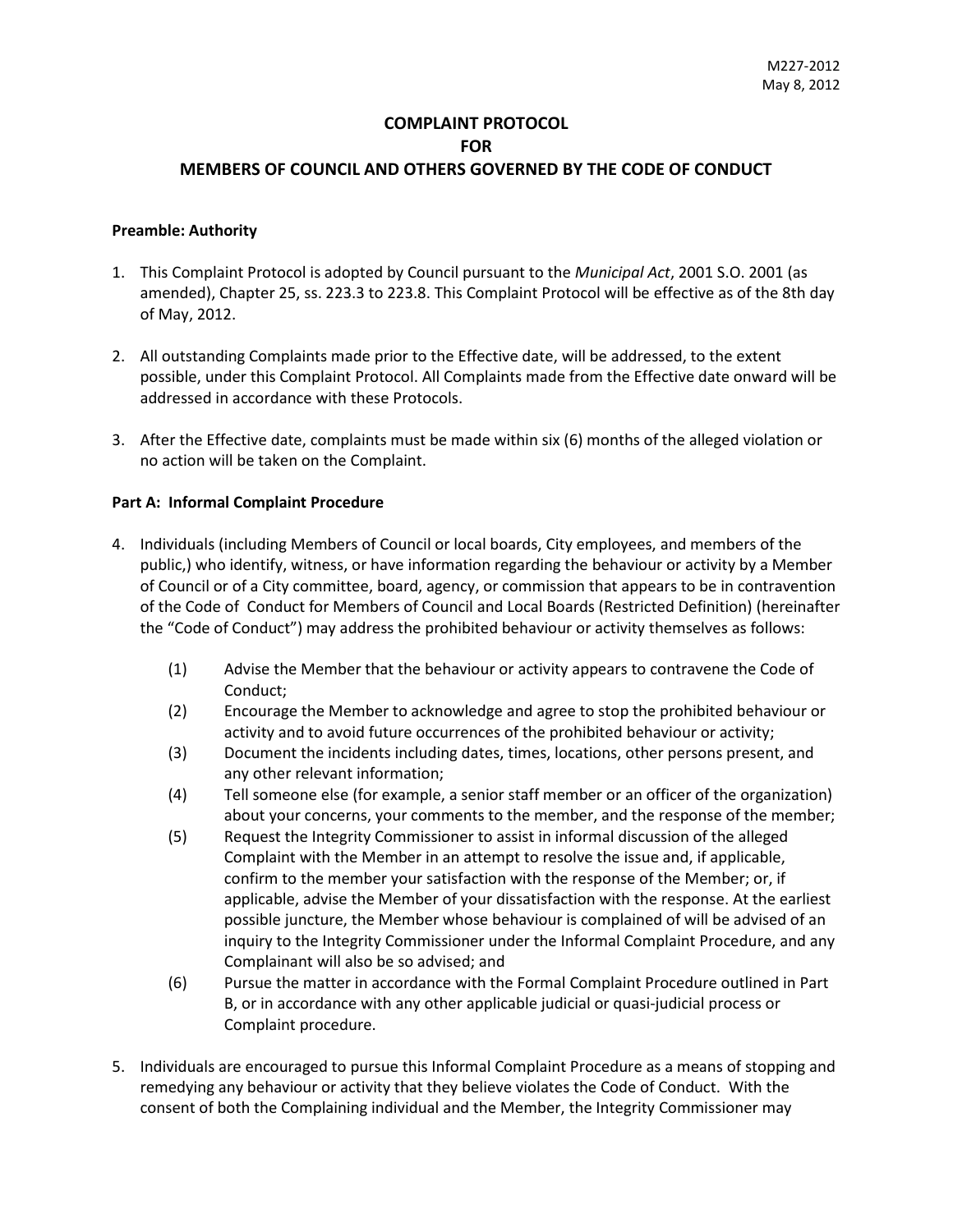participate in any Informal process. The parties involved are encouraged to take advantage of the Integrity Commissioner's potential role as a mediator/conciliator of issues relating to a Complaint. However, it is not a precondition or a prerequisite that those complaining pursue the Informal Complaint Procedure prior to pursuing the Formal Complaint Procedure outlined in Part B.

## **Part B: Formal Complaint Procedure**

### **Formal Complaints**

- 6.(a) Individuals (including Members of Council or local boards, City employees, and members of the public,) who identify, witness, or have information regarding the behaviour or activity by a Member of Council or of a City committee, board, agency, and commission that appears to be in contravention of the Code of Conduct for Members of Council and Local Boards (Restricted Definition) (hereinafter the "Code of Conduct") may file a formal complaint with the required information on the prescribed Affidavit. (See Appendix 1 of this Protocol.)
	- (1) All Complaints must be made on the Complaints Form/Affidavit and shall be dated and signed by an identifiable individual;
	- (2) The Complaint must include an explanation for why the issue raised may be a contravention of Code of Conduct. Evidence in support of the allegation must also be included;
	- (3) Witnesses in support of the allegation must be named on the Complaint;
	- (4) The Complaint will be disclosed to the respondent and to others who may be involved in carrying out this procedure;
	- (5) The Complaint must include the name of the Member who has allegedly violated the Code of Conduct, the provision of the Code of Conduct allegedly contravened, facts constituting the alleged violation, the names and contact information of witnesses, and contact information of the Complainant during normal business hours;
	- (6) Receipt of Formal Complaints will be acknowledged in writing.
- 6.(b) Notwithstanding the provisions of section 6(a) contained in these Protocols, City Council may, by Council resolution, direct the Integrity Commissioner to investigate any matter that is within his legislated jurisdiction and the Integrity Commissioner shall, upon receiving such resolution, commence the said investigation in accordance with the remainder of the provisions found in these Protocols.

### **Filing of Complaint and classification by Integrity Commissioner**

- 7.(1) The Complaint shall be delivered to the City Clerk's Office and shall be sealed and marked "Confidential – To the Attention of the Integrity Commissioner". The City Clerk shall forward the Complaint to the Integrity Commissioner for initial classification to determine if the matter is, on its face, a Complaint with respect to non-compliance with the Code of Conduct and not covered by other legislation or other Council policies as described in subsection (3).
- 7.(2) If the complaint is not in the prescribed form, the Integrity Commissioner may defer the classification until a proper Complaint Form/Affadavit (Appendix 1) is received.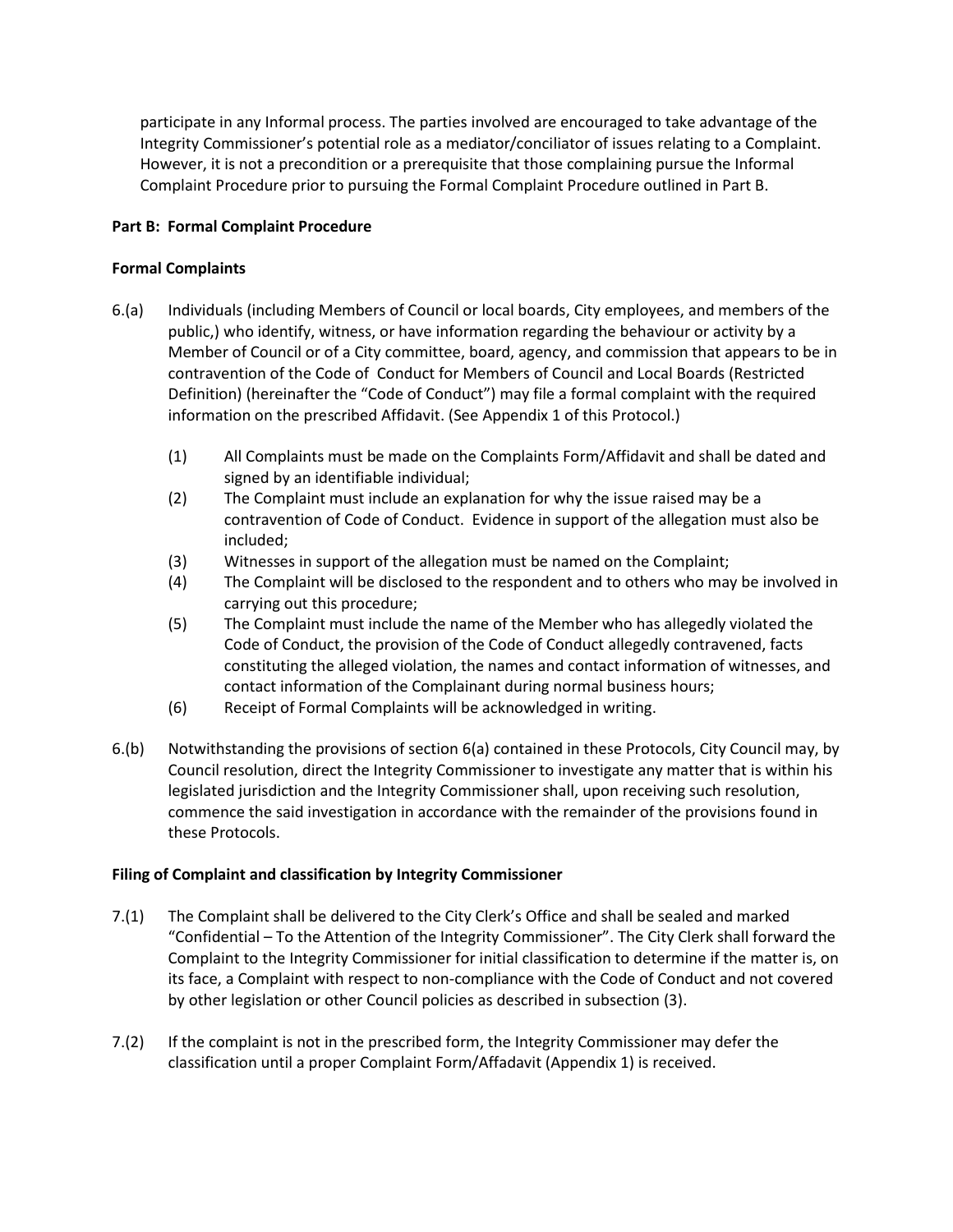### **Not A Code Of Conduct Violation**

7.(3) If the Complaint, including the supporting Affidavit, is not, on its face, a Complaint with respect to non-compliance with the Code of Conduct or the Complaint is covered by other legislation or Complaint procedure under another Council policy, the Integrity Commissioner shall advise the Complainant in writing as follows:

## **Criminal Matter**

(a) If the Complaint on its face is an allegation of a criminal nature pursuant to the *Criminal Code of Canada*, the Complainant shall be advised that if the Complainant wishes to pursue any such allegation, the Complainant must pursue it with the appropriate Police Service.

### **Municipal Conflict Of Interest Act**

(b) If the Complaint on its face is with respect to non-compliance with the *Municipal Conflict of Interest Act*, the Complainant shall be advised to review the matter with the Complainant's own legal counsel.

### **MFIPPA**

(c) If the Complaint is more appropriately addressed under the *Municipal Freedom of Information and Protection of Privacy Act,* the Complainant shall be advised that the matter must be referred to the City Clerk for Access and Privacy Review.

### **Other Policy Applies**

(d) If the Complaint seems to fall under another policy, the Complainant shall be advised to pursue the matter under such policy.

### **Lack Of Jurisdiction**

(e) If the Complaint is, for any other reason not within the jurisdiction of the Integrity Commissioner, the Complainant shall be so advised and provided with any additional reasons and referrals as the Integrity Commissioner considers appropriate.

### **Matter Already Pending**

(f) If the Complaint is in relation to a matter which is subject to an outstanding Complaint under another process such as a court proceeding, Human Rights complaint, Grievance under a collective agreement, or similar process, the Integrity Commissioner may, in his/her sole discretion suspend any investigation pending the result of the other process.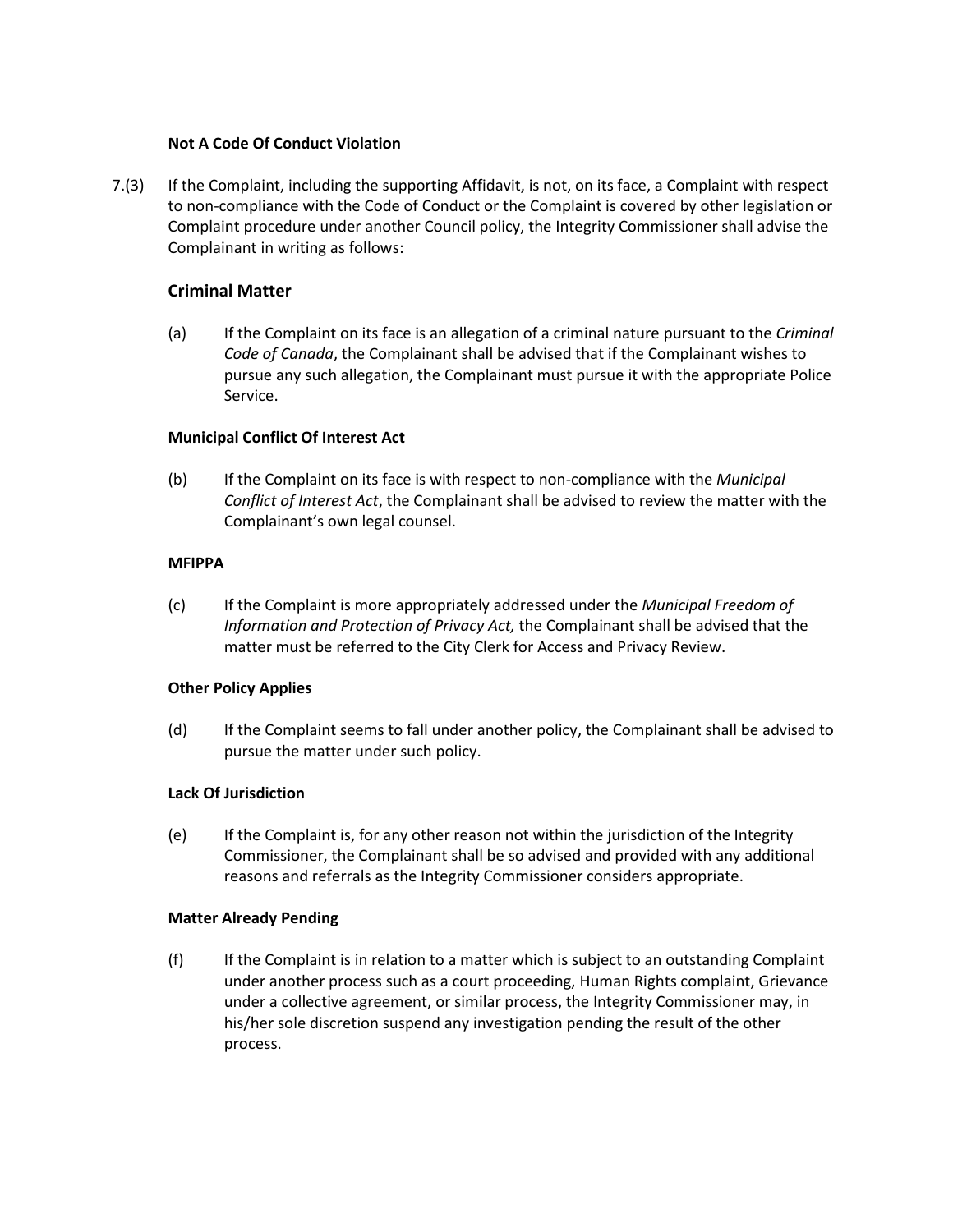#### **Periodic Reports to Council**

8. Integrity Commissioner shall report to Council semi-annually during the first year, and annually thereafter. In his/her Report to Council, he/she shall report on all Complaints received and on their disposition. Confidentiality shall be maintained, to the extent possible, in reporting on the disposition of Complaints.

#### **Refusal to Conduct Investigation**

9. If the Integrity Commissioner is of the opinion that the referral of a matter to him or her is frivolous, vexatious or not made in good faith, or that there are no grounds or insufficient grounds for an investigation, the Integrity Commissioner shall not conduct an investigation, and where this becomes apparent in the course of an investigation, shall terminate the investigation immediately.

#### **Opportunities for Resolution**

10. Following receipt and review of a Formal Complaint, or at any time during the investigation, where the Integrity Commissioner believes that an opportunity to resolve the matter may be successfully pursued without a formal investigation, and both the Complainant and the Member agree, efforts may be pursued to achieve an informal resolution of the Complaint.

#### **Investigation**

- 11.(1) The Integrity Commissioner will proceed as follows, except where otherwise required by the *Public Inquiries Act*:
	- (a) Give the Complaint and supporting material to the member whose conduct is in question with a request that a written response to the allegation be provided within ten clear business days; and
	- (b) Give a copy of the response provided to the Complainant with a request for a written reply within ten clear business days.
	- (c) The Integrity Commissioner, upon request, may extend these time limits within his or her sole discretion.
- 11.(2) If necessary, after reviewing the submitted materials, the Integrity Commissioner may speak to anyone, access and examine any other documents or electronic materials and may enter any City work location relevant to the Complaint for the purpose of investigation and potential resolution.
- 11.(3) The Integrity Commissioner may make interim reports to Council where necessary and as required to address any instances of interference, obstruction, delay or retaliation encountered during the investigation.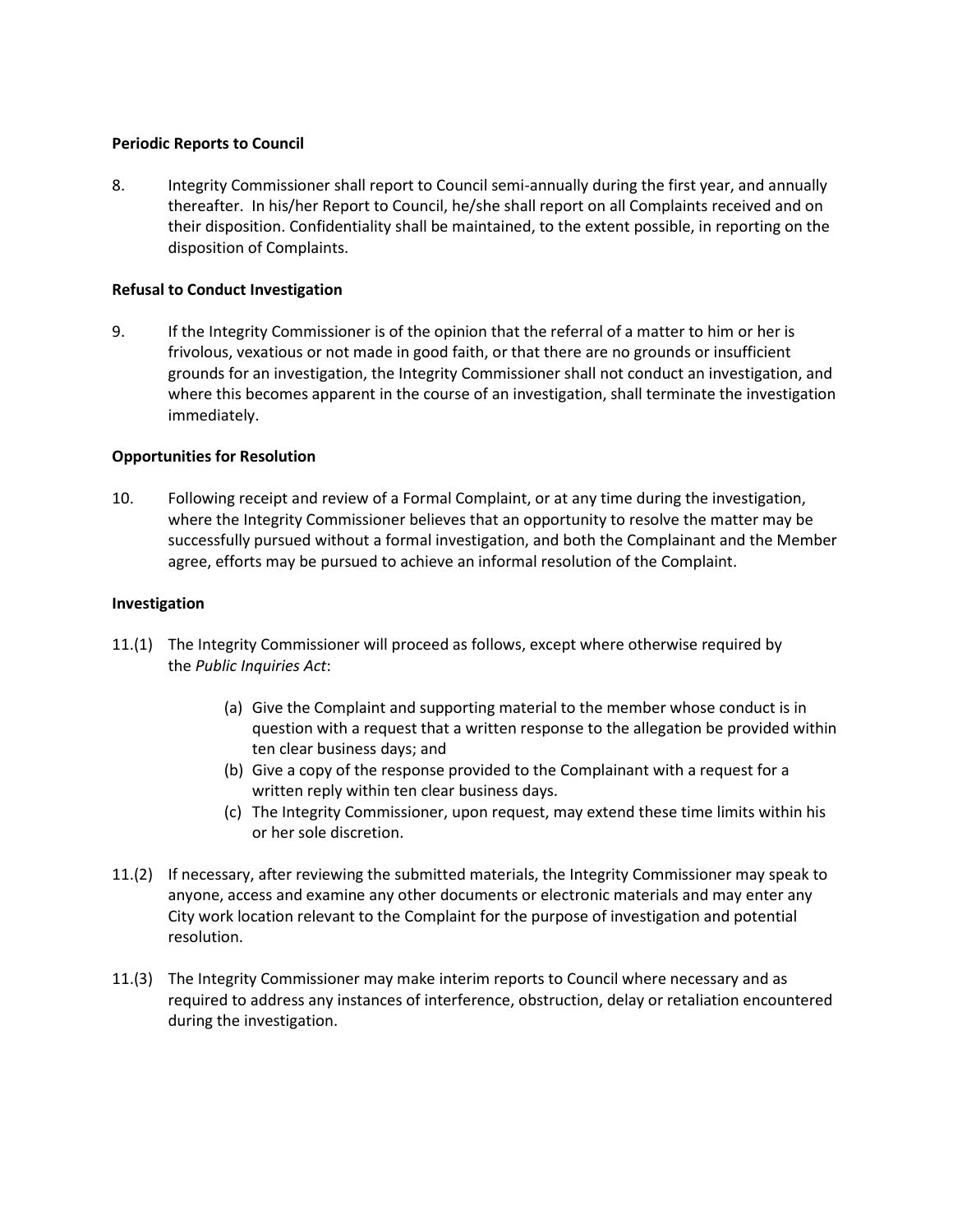### **No Complaint Prior to Election**

12. Notwithstanding any other provision of this Protocol, no Complaint may be referred to the Integrity Commissioner, or forwarded by the Clerk for review and/or investigation after June 30 in any year in which a regular municipal election will be held. The time elapsed between June 30 in a regular municipal election year and the Inaugural meeting shall not be included in calculation of the six (6) months referred to in section 3.

#### **Recommendation Report**

- 13.(1) The Integrity Commissioner shall report to the Complainant and the Member generally no later than 90 days after the receipt of the Complaint Form/Affidavit of the Complaint. If the investigation process takes more than 90 days, the Integrity Commissioner shall provide an interim report and must advise the parties of the date when the Report will be available.
- 13.(2) Where the Complaint is sustained in whole or in part, the Integrity Commissioner shall report to Council outlining the findings, the terms of any settlement, or recommended corrective action. Where the Complaint is not sustained, the Integrity Commissioner shall report to Council on the result of the investigation.
- 13.(3) Pursuant to the *Municipal Act*, the Council may impose either of the following penalties on a Member if the Commissioner reports to Council that, in his or her opinion, the member has contravened the Code of Conduct:
	- (a) A reprimand; and/or
	- (b) Suspension of the remuneration paid to the member in respect of his or her services as a member of council for a period of up to 90 days.
- 14. If the Integrity Commissioner determines that there has been no violation of the Code of Conduct or that a violation occurred although the member took all reasonable measures to prevent it, or that a violation occurred that was trivial or committed through inadvertence or an error of judgment made in good faith, the Integrity Commissioner may so state in the Report and may make appropriate recommendations pursuant to the *Municipal Act*.
- 15. The City Clerk shall give a copy of the Report to the Complainant and the Member whose conduct is the subject of the Report.

### **Report to Council**

16. Upon receipt of a Report, the Clerk shall process the Report for the next meeting of Councils' Committee of the Whole.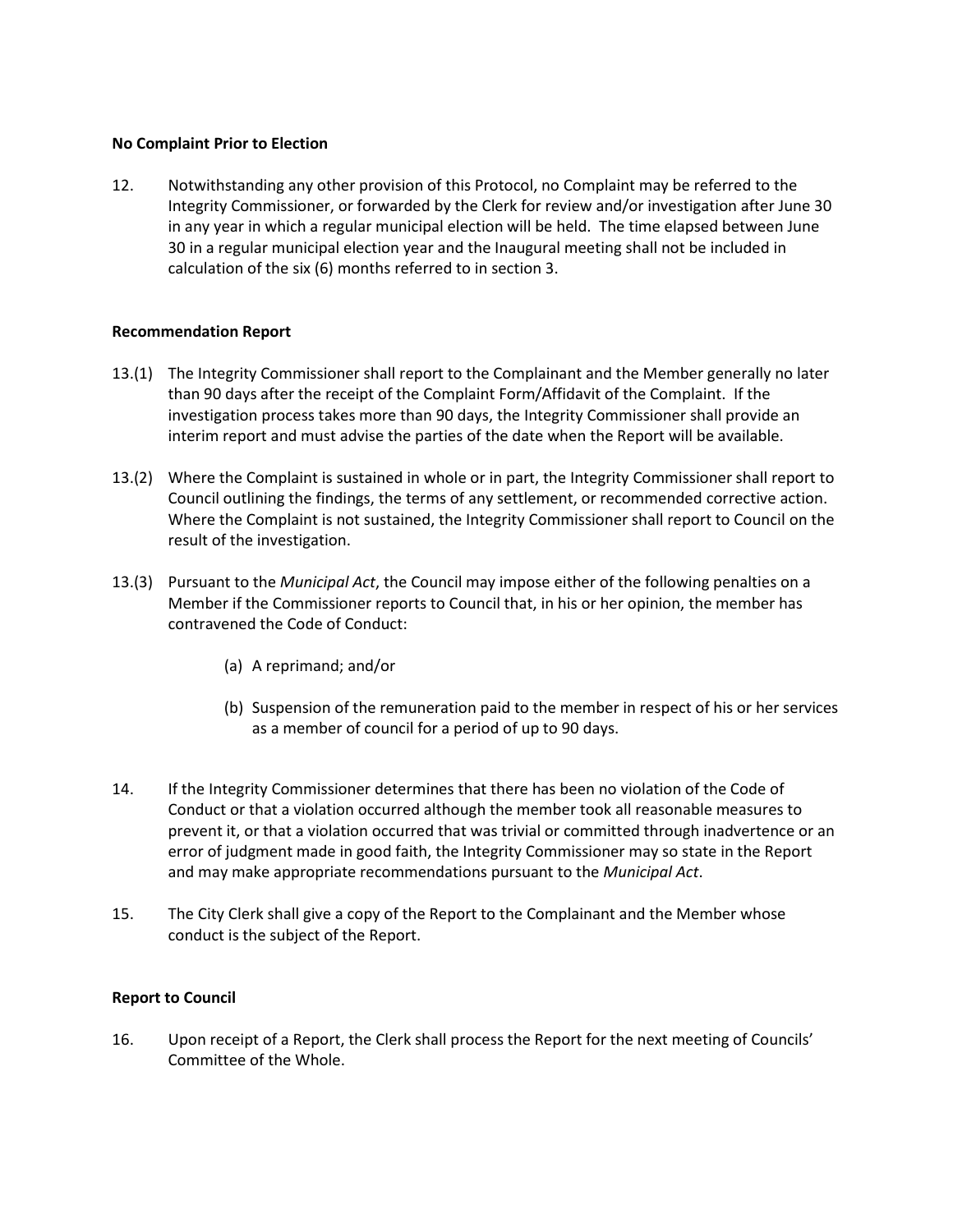#### **No Reports Prior to Election**

17. Notwithstanding section 13 or any other provision of this Protocol, the Integrity Commissioner shall not make any Report to Council or to any other person after the last Committee of the Whole meeting of June in any year in which a regular municipal election is to be held, until following the date of the Inaugural meeting of the next Council.

### **Duty of Council**

18. Council shall consider and respond to the Report within 45 days after the day the Report is presented to it.

#### **Public Disclosure**

- 19.(1) The Integrity Commissioner and every person acting under his or her jurisdiction shall preserve Confidentiality where appropriate and where this does not interfere with the course of any investigation, except as required by law and as required by this Complaint protocol.
- 19.(2) As between the parties, the identity of a Complainant and the identity of the Member or other individual who is the subject of the Complaint shall not be treated as confidential information.
- 19.(3) All reports from the Integrity Commissioner to Council will be made available to the public.
- 19.(4) Any references by the Integrity Commissioner in an annual or other periodic Report to a Complaint or an investigation shall not disclose confidential information that could identify a person concerned.
- 19.(5) The Integrity Commissioner in a report to Council on whether a Member or other individual has violated the Code of Conduct shall only disclose such matters as in the Integrity Commissioner's opinion are necessary for the purposes of the report.

### **Reimbursement of Legal Expenses**

- 20.(1) A Member of Council or other individual who is subject of a Code of Conduct Complaint under Part A (Informal Complaint Procedure) or Part B (Formal Complaint Procedure) under this Protocol may, at the discretion and direction of Council be reimbursed for the actual legal expense incurred for consultation with a lawyer in an amount determined by Council.
- 20.(2) A Member of Council or other individual who is the subject of an Integrity Commissioner Complaint Investigation\* under this Protocol may, at the discretion and direction of Council, be reimbursed for actual and reasonable expenses incurred for consultation with a lawyer in an amount determined by Council where it is determined that there has been no contravention of the Code of Ethical Conduct by the Member.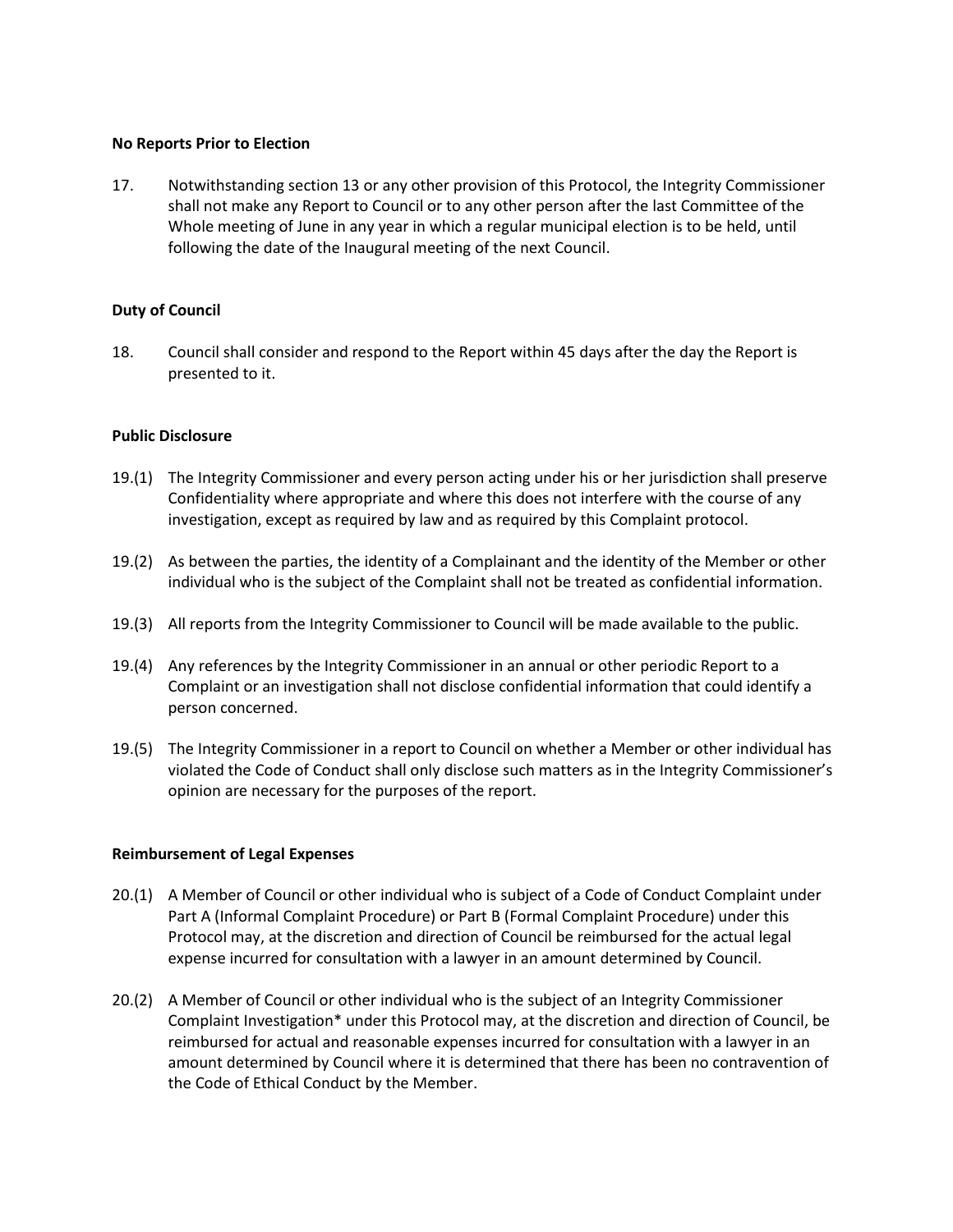**\*Note:** An Integrity Commissioner Complaint Investigation begins when the Integrity Commissioner gives notice of the same to the Member of Council or other individual who is subject of the Formal Complaint.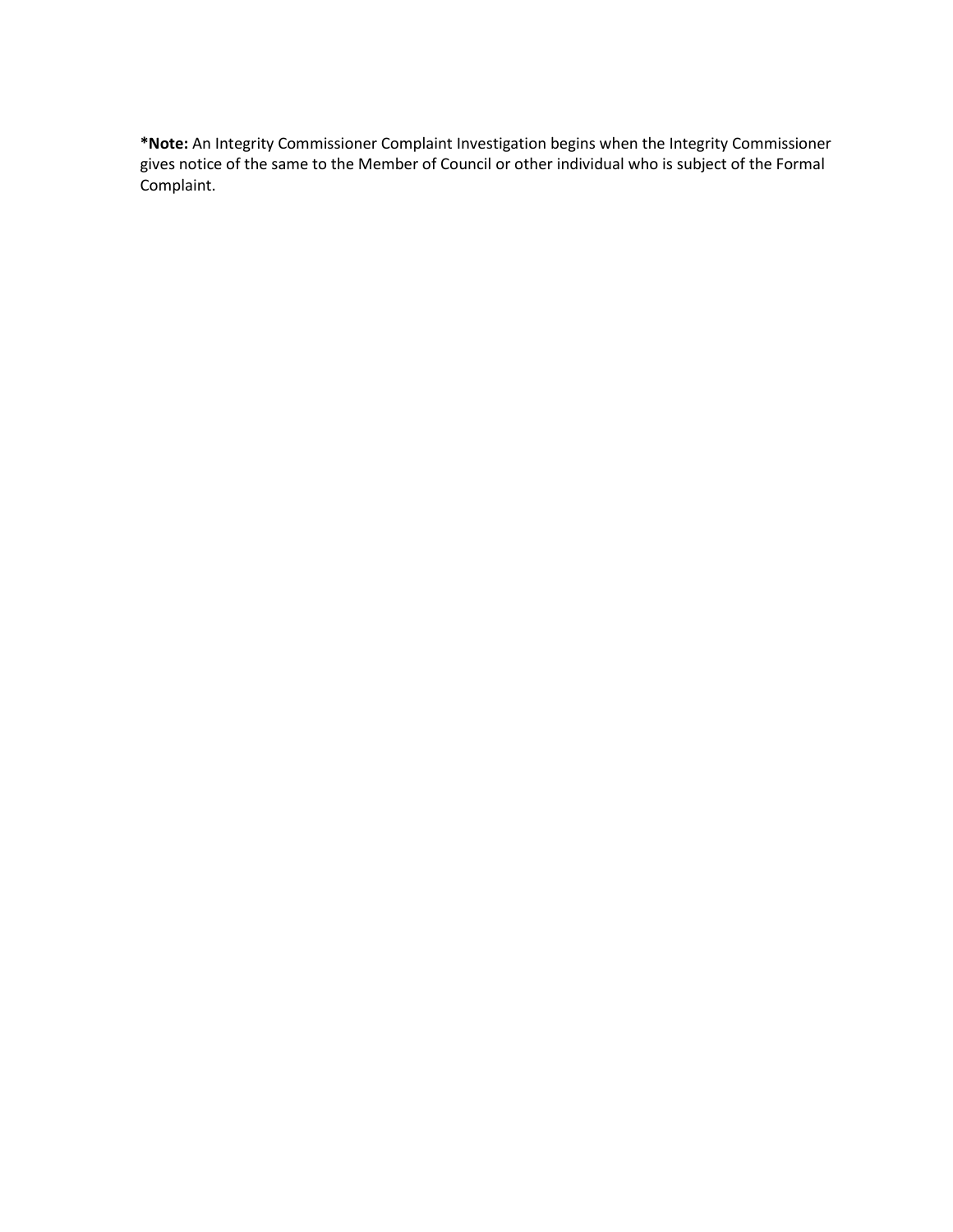#### **APPENDIX 1**

## **COMPLAINT FORM/AFFIDAVIT**

|    | [Full Name]<br>AFFIDAVIT OF A SERVICE AND A SERVICE AND A SERVICE AND A SERVICE AND A SERVICE AND A SERVICE AND A SERVICE AND                                                                                                                                                                                                                                                                                                                               |
|----|-------------------------------------------------------------------------------------------------------------------------------------------------------------------------------------------------------------------------------------------------------------------------------------------------------------------------------------------------------------------------------------------------------------------------------------------------------------|
|    | [Full Name], of the [City, Town, etc] of                                                                                                                                                                                                                                                                                                                                                                                                                    |
|    | [Municipality of residence]in the Province of Ontario                                                                                                                                                                                                                                                                                                                                                                                                       |
|    | MAKE OATH AND SAY [or AFFIRM]:                                                                                                                                                                                                                                                                                                                                                                                                                              |
| 1. | I have personal knowledge of the facts as set out in this Affidavit, because:                                                                                                                                                                                                                                                                                                                                                                               |
|    |                                                                                                                                                                                                                                                                                                                                                                                                                                                             |
|    |                                                                                                                                                                                                                                                                                                                                                                                                                                                             |
|    | [insert reasons e.g. I work for I attended the meeting at whichetc.]                                                                                                                                                                                                                                                                                                                                                                                        |
| 2. | I have reasonable and probable grounds to believe that a Member of Windsor City Council or of<br>a City committee, board, agency, or commission that is subject to the Code of Conduct for<br>Members of Council and Local Boards (Restricted Definition) (hereinafter the "Code of<br>Conduct"),                                                                                                                                                           |
|    | [specify name of Member], has contravened section(s)                                                                                                                                                                                                                                                                                                                                                                                                        |
|    | [specify section(s) of the Code of Conduct for<br>Members of Council (the "Code of Conduct"). The particulars of which are as follows:                                                                                                                                                                                                                                                                                                                      |
|    | [Set out the statements of fact in consecutively numbered paragraphs in the space below, with each<br>paragraph being confined as far as possible to a particular statement of fact. If you require more space,<br>please use the attached Schedule A form and check the appropriate box below. If you wish to include<br>exhibits to support this Complaint, please refer to the exhibits as Exhibit A-1, A-2, etc. and attach them<br>to this Affidavit.] |
|    |                                                                                                                                                                                                                                                                                                                                                                                                                                                             |

3. I acknowledge that at the time of the Integrity Commissioner's report to Council in this matter, and as between the parties, the identity of a complainant and the identity of the person who is the subject of the complaint shall not be treated as confidential information.

# **Please see the attached Schedule A**.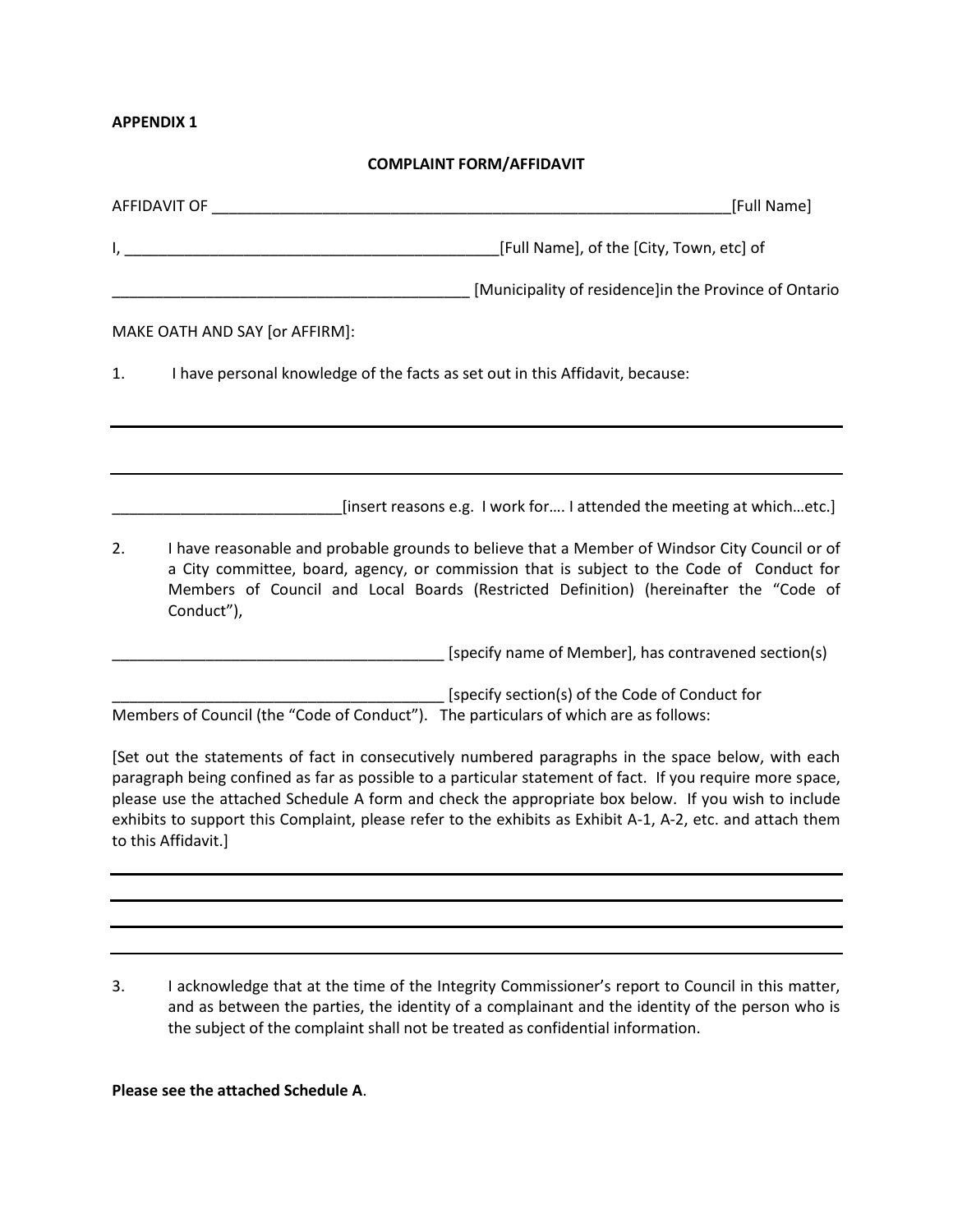1. This Affidavit is made for the purpose of requesting that this matter be reviewed and for no other purpose.

SWORN [or AFFIRMED] before me at the [City,Town, etc. of]

In the Province of Ontario on:

\_\_\_\_\_\_ [Day }of \_\_\_\_\_\_\_\_\_\_\_\_\_\_\_ [Month] \_\_\_\_\_\_\_ [Year]

[Signature of Commissioner] \*Please print Commissioner's Name+

A Commissioner for taking Affidavits, etc.

**Code of Conduct Complaint Protocol s.2(3) Formal Complaint Procedure. Please note that signing a false affidavit may expose you to prosecution under Sections 131 and 132 or 134 or the Criminal Code, R.S.C. 1985, c. C-46, and also to civil liability for defamation.**

\_\_\_\_\_\_\_\_\_\_\_\_\_\_\_\_\_\_\_\_\_\_\_\_\_\_\_\_\_\_\_\_\_\_\_\_\_\_\_\_ \_\_\_\_\_\_\_\_\_\_\_\_\_\_\_\_\_\_\_\_\_\_\_\_\_\_\_\_\_\_\_\_\_\_\_\_\_\_\_\_\_\_\_